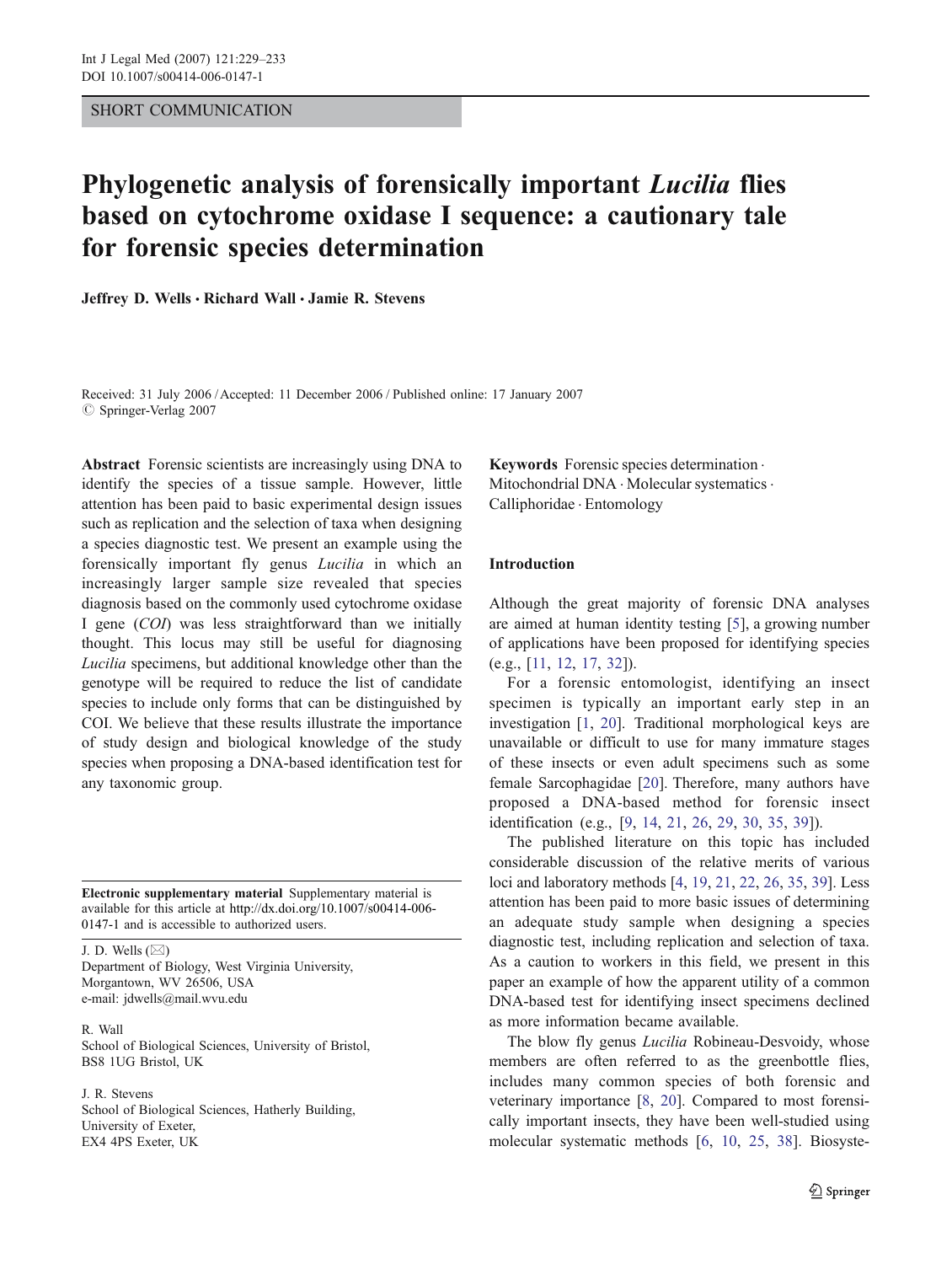matic analysis based on sequences of the commonly used cytochrome oxidase I (COI) gene produced robust phylogenetic trees that largely agreed with conclusions based on morphology [[25,](#page-4-0) [38\]](#page-4-0). One surprise was the discovery that all Hawaiian Lucilia cuprina that were genotyped formed a distinct COI lineage that was a sister group to the COI of Lucilia sericata, while a phylogeny based on the nuclear gene 28S ribosomal RNA produced separate branches corresponding to the two morphologically defined species [\[27](#page-4-0)]. Although the COI data for *L. sericata* and *L. cuprina* did not agree with classical taxonomy, this did not invalidate the concept of using COI for identifying specimens because the odd L. cuprina haplotypes were both monophyletic and confined to a limited geographic area. In other words, the genetic data simply suggested three rather than two categories for assigning a specimen: L. sericata, Hawaiian L. cuprina, and all other L. cuprina.

Since these studies were conducted, many additional COI sequences for Lucilia spp. and closely related species have been deposited in the public GenBank database. These data, plus some we generated, cast the previous phylogenetic results in a new light.

# Materials and methods

#### New cytochrome oxidase I sequences

Newly sequenced adult fly specimens with associated GenBank accession numbers are listed in Supplementary Table 1. Standard methods, described in Wells and Sperling [\[34](#page-4-0)], were used for DNA extraction, PCR, and sequencing.

## Previously published sequences

The previously published GenBank calliphorid COI sequences used in our analyses are listed in Supplementary Table 2. Each sequence represents some portion of the region corresponding to positions 1–1,545 of GenBank accession AF295550, Phormia regina [[35\]](#page-4-0), which includes the coding region for COI and a few bases of flanking transfer RNA genes. A number of GenBank Lucilia COI records were not included because each was identical to a record that was used for our analysis.

## Computer analyses

Maximum parsimony analysis [\[28](#page-4-0)] was performed as [\[35](#page-4-0)]. "Complete" sequences approximately 1,545 bp in length were included in each phylogenetic analysis. P. regina, Chrysomya rufifacies [[34\]](#page-4-0), Eucalliphora latifrons [\[35](#page-4-0)], and Cynomya (=Cynomyopsis) cadaverina [\[37](#page-4-0)] were used to form the root of each phylogenetic tree.

#### Results and discussion

The COI sequences generated by us were deposited in GenBank (Supplementary Table 1). Among the previously published sequences, Hemipyrellia ligurriens, with accession number AY097334 [\[6](#page-3-0)], was found to possess a 9-bp deletion relative to the other sequences corresponding to base positions 306–314 in AF295550 [[35\]](#page-4-0). Therefore, three amino acids are missing from the typical M3 transmembrane helix [\[13](#page-3-0)]. A COI amino acid indel that is not very close to one end of the peptide is extremely unusual for an insect [\[13](#page-3-0)], and it was not observed for the *H. ligurriens* specimen that we sequenced (DQ453493).

The use of DNA sequence data to distinguish closely related species is likely to be unreliable unless a condition of reciprocal monophyly exists for those species [\[7](#page-3-0), [15,](#page-3-0) [18](#page-3-0)] (Fig. 1a). Alternative phylogenetic outcomes can make identification based on a particular locus sometimes or always impossible (Fig. 1b,c).

Our phylogeny of the complete COI haplotypes indicated a paraphyletic pattern for Lucilia illustris, and Lucilia porphyrina (Fig. [2\)](#page-2-0). The paraphyly of L. cuprina COI seen here was previously described [[27,](#page-4-0) [31](#page-4-0)]; however, in our earlier paper we thought that this was solely because of a distinct Hawaiian lineage with all other populations being monophyletic for mtDNA [[27\]](#page-4-0). Based on these additional data, the Hawaiian L. cuprina haplotypes are not distinct as previously thought. Instead they closely resemble L. cuprina from Taiwan (AY097335 [\[6](#page-3-0)]), but also the separate genus Hemipyrellia, also from Taiwan (the new DQ453493 and AY097334 [[6\]](#page-3-0)). Bootstrap support for this lineage is weak  $(63%)$ , making the exact relationship of these H. ligurriens haplotypes to those of L. sericata and L. cuprina poorly resolved. However, based on COI, H. ligurriens is clearly embedded within the L. sericata/cuprina clade (95% bootstrap support, Fig. [2\)](#page-2-0), a result that we feel raises

Fig. 1 Hypothetical phylogenies for a genetic locus being evaluated for distinguishing species 1 and 2. a Species 1 and 2 show reciprocal monophyly; therefore, identification of a forensic specimen using this locus is likely to be unambiguous. b Species 1 is monophyletic but species 2 is paraphyletic. Homologous sequence from a forensic specimen that falls between the two will have an uncertain identity. c The two species share an allele  $(1=2)$ and the relationships are polyphyletic. The locus is unsuitable for specimen identification

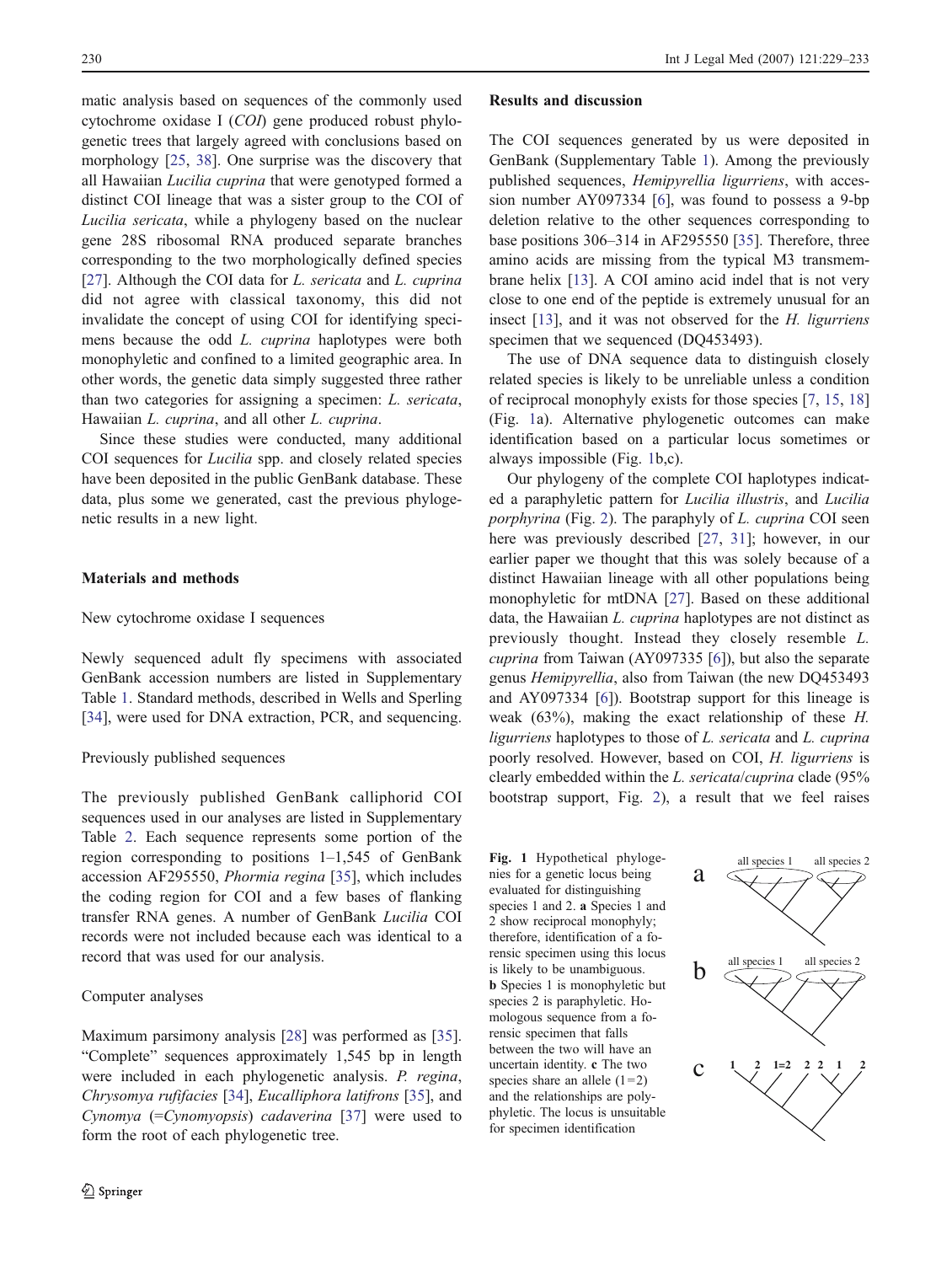<span id="page-2-0"></span>Fig. 2 Maximum parsimony bootstrap (1,000 replicates) consensus tree for Calliphoridae based on the complete cytochrome oxidase I sequence. Numbers on branches indicate percent bootstrap support. Dashed lines indicate species that are not monophyletic for this gene



questions about the validity of the genus Hemipyrellia that is separate from *Lucilia*. Although the genus *Dyscritomyia* was placed within *Lucilia*, this was based on poorly supported basal nodes. Therefore, the exact relationship of Dyscritomyia to the other greenbottle species is ambiguous.

Phylogenetic analyses of the shorter sequences (Supplementary Fig. 1) were congruent with the pattern shown by the complete sequences. L. illustris and Lucilia caesar could not be distinguished using COI (Supplementary Fig. 1c–k). L. caesar AF017424 was strongly associated with the incorrect species (Supplementary Fig. 1c), even though it is only 199 bp in length (Supplementary Table 2). Some L. cuprina were assigned to the mixed species lineage that also included Hemipyrellia (Supplementary Fig. 1m,p,q), as was a single L. sericata (Supplementary Fig. 1y). Lucilia ampullacea was monophyletic (Supplementary Fig. 1b) and the position of Lucilia papuensis was unresolved (Supplementary Fig. 1a).

Thus, a lack of COI reciprocal monophyly appears to be common within the genus Lucilia. In fact this was the case for every sister species comparison for which we had replicate haplotypes. Other than a situation in which the single available samples from two species are found to share an allele, a departure from reciprocal monophyly can only be detected with replicate samples. Therefore, additional specimens must be analyzed before the COI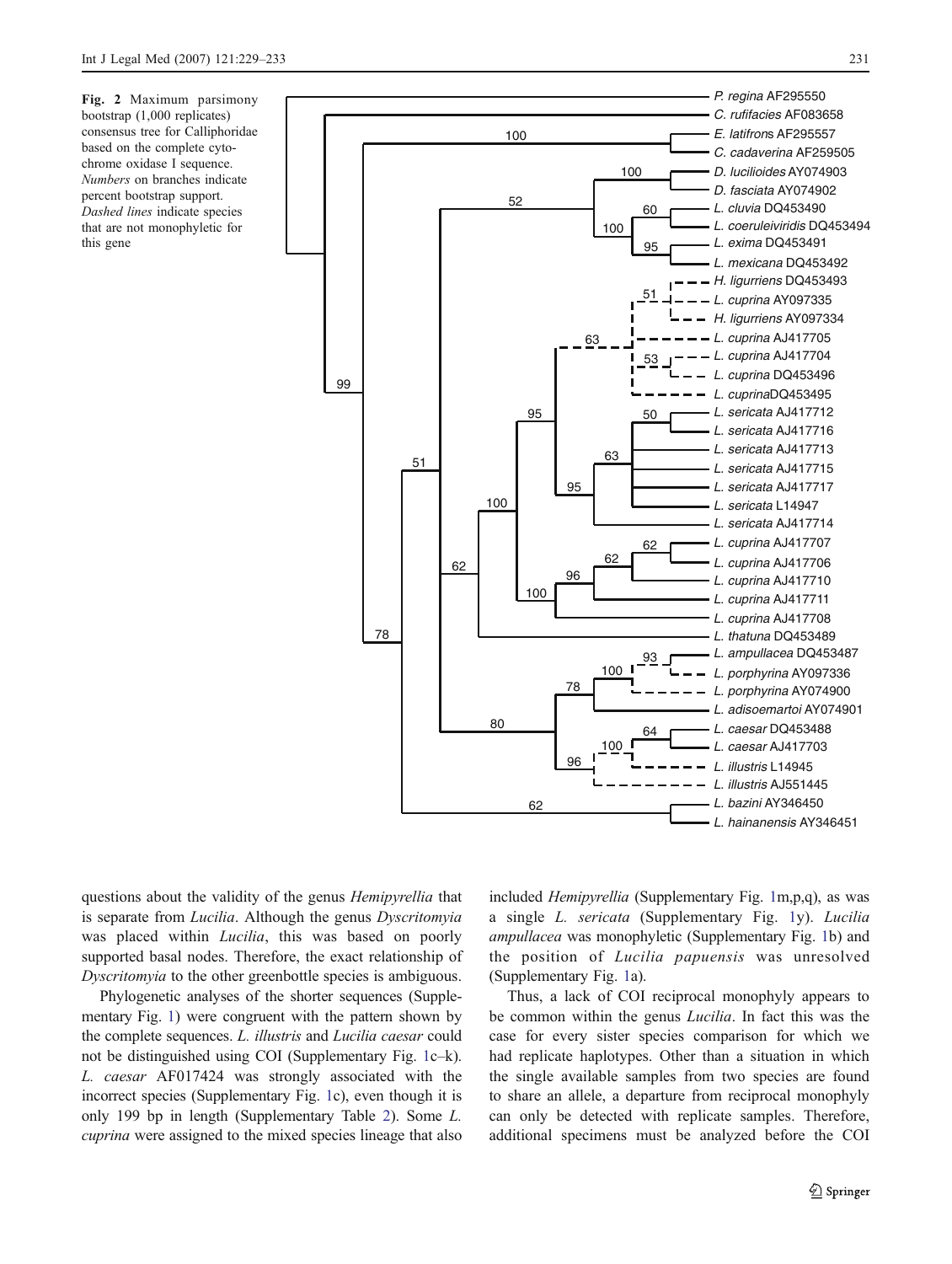<span id="page-3-0"></span>monophyly of many of these Lucilia species can be known.

It has long been observed that L. cuprina shows morphological variation corresponding to geographic distribution [2, 16, [33\]](#page-4-0). Some authors have labeled these the subspecies Lucilia cuprina cuprina (Asia, Oceana, the New World, and tropical Australia) and Lucilia cuprina dorsalis (Africa to western India, temperate Australia, and New Zealand)  $[16, 33]$  $[16, 33]$  $[16, 33]$ . For most *L. cuprina* in our analyses, we lack the morphological data needed to distinguish these two forms. Therefore, we cannot judge whether they should be considered separate species as advocated by Wallman et al. [\[31](#page-4-0)]. In contrast to this mtDNA phylogeny, *L. cuprina* was monophyletic for nuclear loci [\[23](#page-4-0), [24](#page-4-0), [27](#page-4-0)]. Although animal mtDNA is expected to undergo lineage sorting more quickly than nuclear DNA after speciation [3, 18], and therefore to be more useful for distinguishing recently diverged sister species, this may not be the case for L. cuprina.

Our results do not automatically invalidate the use of COI for identifying Lucilia specimens, but we believe that it highlights at least two major concerns for anyone proposing a forensic DNA-based species diagnostic test. The first is the importance of having replicate samples from a wide geographic range [\[36](#page-4-0)]. The second is the importance of knowing the natural history and distribution of the species involved. For example L. illustris and L. caesar are both Palearctic species, but only L. illustris occurs in the New World [20]. Therefore, COI data may serve to identify an L. illustris specimen from North America but probably not one from Europe. Based on the sequence data available so far, the COI haplotypes of *L. cuprina* (assuming it is a single species) and *L. sericata* are distinct in most geographic areas but not so in Taiwan and perhaps other East Asian regions. Knowledge of other aspects of the study organisms, such as seasonal activity patterns, might allow an investigator to eliminate a problematic species from consideration and make identification based on COI possible.

Finally, we cannot exclude the possibility that one or more of the deviations from reciprocal monophyly we observed was the result of a misidentified specimen. It seems unlikely, though, that this could account for all such cases given the multiple research teams that produced the data.

Although this study focused on a single locus and insect genus, the issues of study design raised here apply equally well to any effort, such as those concerned with enforcing food quality [12] or conservation [17] laws, to develop a forensic species diagnostic test.

Acknowledgments We-Yun Chen kindly provided our Hemipyrellia ligurriens specimen. We are grateful to the US National Institute of Justice (JDW ), the University of Exeter (JRS), and the Wellcome Trust (RW and JRS) for financial support. The views expressed here are not necessarily those of the US Department of Justice.

## References

- 1. Amendt J, Campobasso CP, Gaudry E, Reiter C, LeBlanc HN, Hall MJR (2006) Best practice in forensic entomology—standards and guidelines. Int J Legal Med (in press). DOI [10.1007/s00414-](http://dx.doi.org/10.1007/s00414-006-0086-x) [006-0086-x](http://dx.doi.org/10.1007/s00414-006-0086-x)
- 2. Aubertin D (1933) Revision of the genus Lucilia R.-D. (Diptera, Calliphoridae). Linn Soc J Zool 38:389–463
- 3. Avise JC (2000) Phylogeography: the history and formation of species. Harvard University Press, Cambridge
- 4. Benecke M (1998) Random Amplified Polymorphic DNA (RAPD) typing of necrophageous insects (Diptera, Coleoptera) in criminal forensic studies: validation and use in praxi. Forensic Sci Int 98:157–168
- 5. Butler JM (2005) Forensic DNA typing. Elsevier, Amsterdam
- 6. Chen WY, Hung TH, Shiao SF (2004) Molecular identification of forensically important blow fly species (Diptera: Calliphoridae) in Taiwan. J Med Entomol 41:47–57
- 7. Funk DJ, Omland KE (2003) Species-level paraphyly and polyphyly: frequency, causes, and consequences, with insights from animal mitochondrial DNA. Annu Rev Ecol Evol Syst 34:397–423
- 8. Hall MJR, Wall R (1995) Myiasis of humans and animals. Adv Parasitol 35:257–334
- 9. Harvey ML, Dadour IR, Gaudieri S (2003) Mitochondrial DNA cytochrome oxidase I gene: potential for distinction between immature stages of some forensically important fly species (Diptera) in Western Australia. Forensic Sci Int 131:134–139
- 10. Harvey ML, Mansell MW, Villet MH, Dadour IR (2003) Molecular identification of some forensically important blowflies of southern Africa and Australia. Med Vet Entomol 17:363–369
- 11. Kitano T, Umetsu K, Tian W, Osawa M (2006) Two universal primer sets for species identification among vertebrates. Int J Legal Med (in press). DOI [10.1007/s00414-006-0113-y](http://dx.doi.org/10.1007/s00414-006-0113-y)
- 12. Lenstra JA (2003) DNA methods for identifying plant and animals species in foods. In: Lees M (ed) Food authenticity and traceability. CRC Press, Boca Raton, pp 34–53
- 13. Lunt DH, Zhang D-X, Szymura JM, Hewitt GM (1996) The insect cytochrome oxidase I gene: evolutionary patterns and conserved primers for phylogenetic studies. Insect Mol Biol 5:153–165
- 14. Malgorn Y, Coquoz R (1999) DNA typing for identification of some species of Calliphoridae. An interest in forensic entomology. Forensic Sci Int 102:111–119
- 15. Moritz C (1996) The uses of molecular phylogenies for conservation. In: Harvey PH, Leigh Brown AJ, Maynard Smith J, Nee S (eds) New uses for new phylogenies. Oxford University Press, Oxford, pp 203–214
- 16. Norris KR (1990) Evidence for the multiple exotic origin of Australian populations of the sheep blowfly Lucilia cuprina (Wiedemann) (Diptera: Calliphoridae). Aust J Zool 38:635–648
- 17. Palumbi SR, Cipriano F (1998) Species identification using genetic tools: the value of nuclear and mitochondrial gene sequences in whale conservation. J Heredity 89:459–464
- 18. Palumbi SR, Cipriano F, Hare MP (2001) Predicting nuclear gene coalescence from mitochondrial data: the three-times rule. Evolution 55:859–868
- 19. Ratcliffe ST, Webb DW, Weinzievr RA, Robertson HM (2003) PCR-RFLP identification of (Diptera, Calliphoridae) on human corpses. J Forensic Sci 48:783–785
- 20. Smith KGV (1986) A manual of forensic entomology. British Museum (Natural History), London
- 21. Sperling FAH, Anderson GS, Hickey DA (1994) A DNA-based approach to the identification of insect species used for postmortem interval estimation. J Forensic Sci 39:418–427 (published